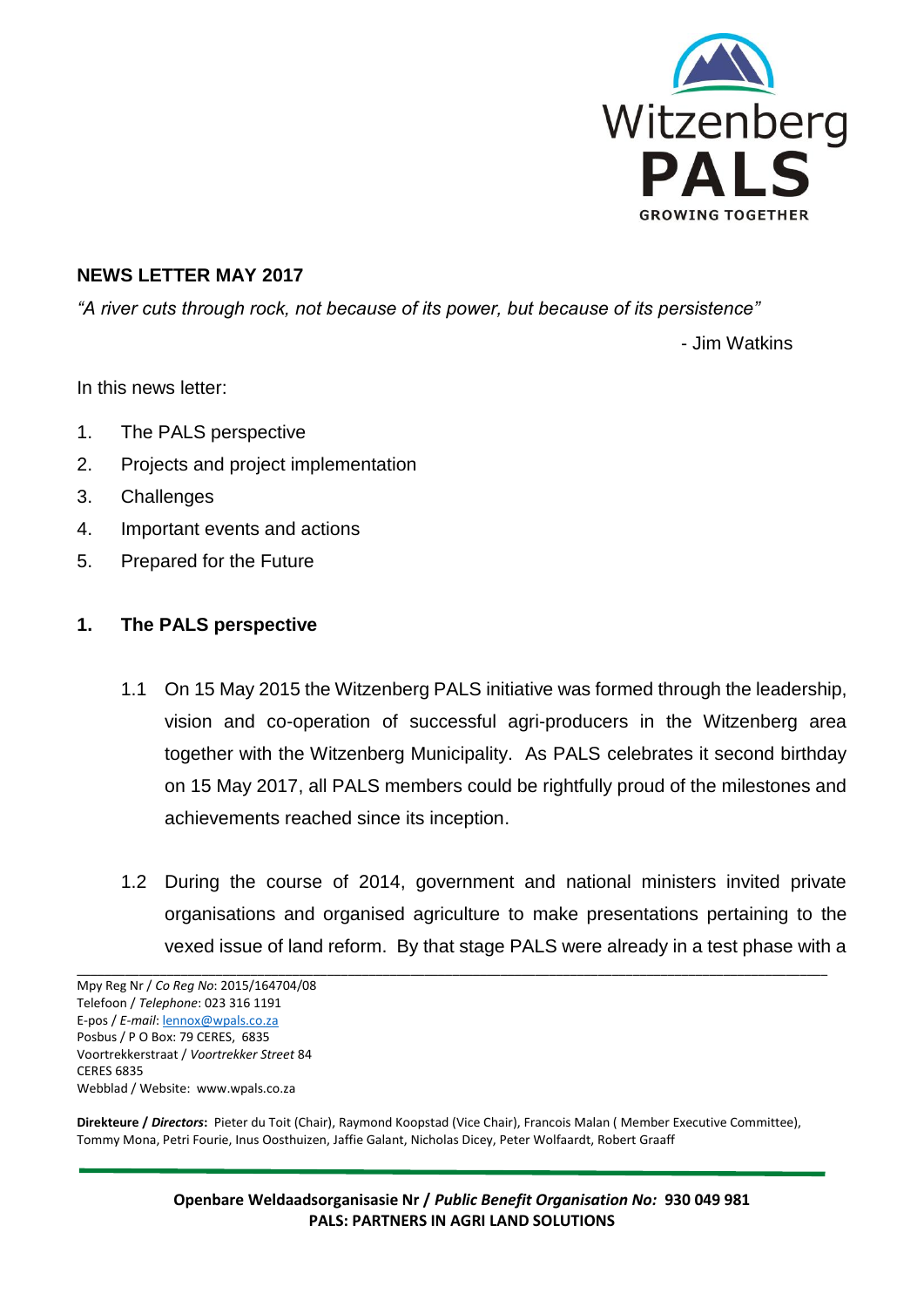number of pilot projects. They were accordingly already in a position to host a delegation of national ministers and government officials on 6 January 2015 at Ceres in order to present the PALS initiative and to show them the practical implementation thereof.

- 1.3 The delegation was mightily impressed with the pilot projects and expressed their approval of the initiative. They undertook further to offer any such support as may be required to ensure the successful implementation of the initiative. This support was confirmed during many meetings with Directors-General and officials of the various departments and even by the national Minister of Rural Development and Land reform in his budget speech. It is thus frustrating that the requisite cooperation is not forthcoming at a time when it is desperately needed. Much has been done, but so much more can be achieved. All that is required of the various government departments is to hold themselves to their undertakings, the National Development Plan and the Constitution.
- 1.4 Land Reform was so important to the drafters of the Constitution that they incorporated an obligation in the Bill of Human Rights for government to implement land reform in accordance with the principles set out in the Constitution.
- 1.5 Notwithstanding the provisions of the Constitution and the various initiatives by the Government since 1994, land reform was not successfully implemented in South Africa. The erstwhile LRAD policy and subsidies were replaced with the "Prioritized Land Acquisition Strategy" and the so-called 50/50 policy in terms of which the state became the owner of agricultural land. This of course infringes upon the rights of all citizens, black and white, as they are hereby being deprived of their constitutional right to own land.
- 1.6 Further development areas of current government policy include the following:
	- 1.6.1 They are not able to acquire the best possible agricultural land to settle new black farming enterprises;
	- 1.6.2 Government does not have the requisite capacity to assist, mentor and support black beneficiaries;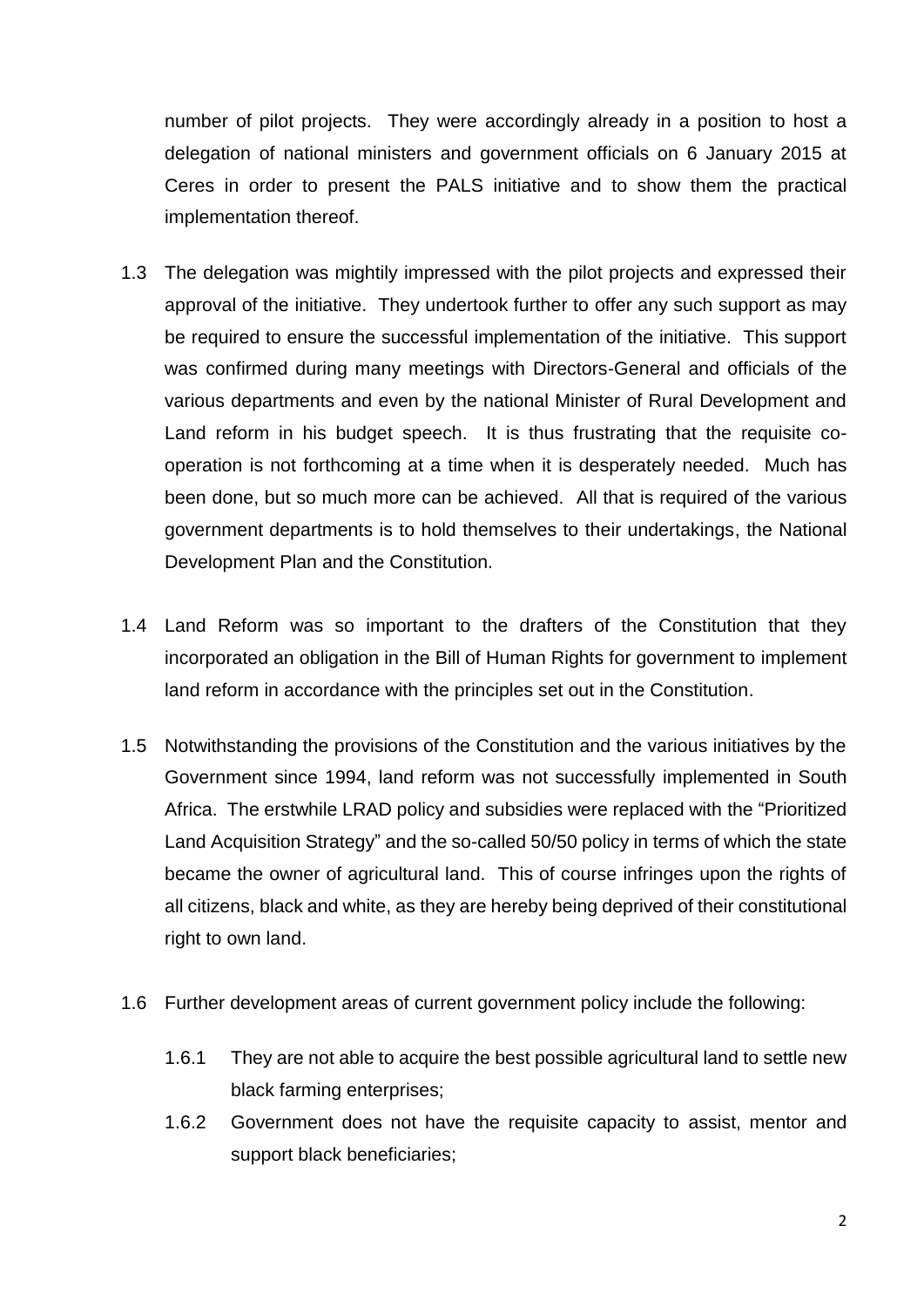- 1.6.3 Financial institutions are not able to provide credit against state owned land, thus depriving black beneficiaries of much needed capital;
- 1.6.4 Beneficiaries are chosen or elected on a haphazard basis without a proper selection criteria, causing prejudice to those who are truly willing and able to farm.
- 1.7 Unfortunately these systemic failures doom these projects to a permanent dependency on state and tax payers' funds.
- 1.8 The PALS framework is able to avoid these shortcomings and offers a more sustainable alternative, in the following respects:
	- 1.8.1 It is in line with the National Development Plan and supports the goals of economic and employment growth, measurable and tangible economic transformation, coupled with black empowerment and ownership;
	- 1.8.2 The major differences between the PALS model and other land reform models lie in the option of majority shareholder or sole proprietor for the black owner, compulsory mentorship, monitoring and progress analysis by the PALS Centre and benefits to both the black farmer as well as the farmworkers as group, the latter through a process of profit share;
	- 1.8.3 Black farmers obtain immediate access to the best resources, intellectual capital, networks and markets through the PALS partnership and the involvement of experienced successful commercial farmers.
- 1.9 Government departments' failure to promptly deal with subdivision and water permit applications are prejudicing black and coloured farmers. Their future in the agricultural sector is being jeopardised by the failure or inability of government departments to keep to expressly provided undertakings.
- 1.10 The failure of government to provide the required leadership and the consequent delay in the implementation of many projects, should neither discourage nor dishearten PALS members. Instead, all the strategic partners must join hands to drive PALS to its ultimate and unavoidable goal: a resounding success in land reform in South Africa. We are driven by the knowledge that through PALS land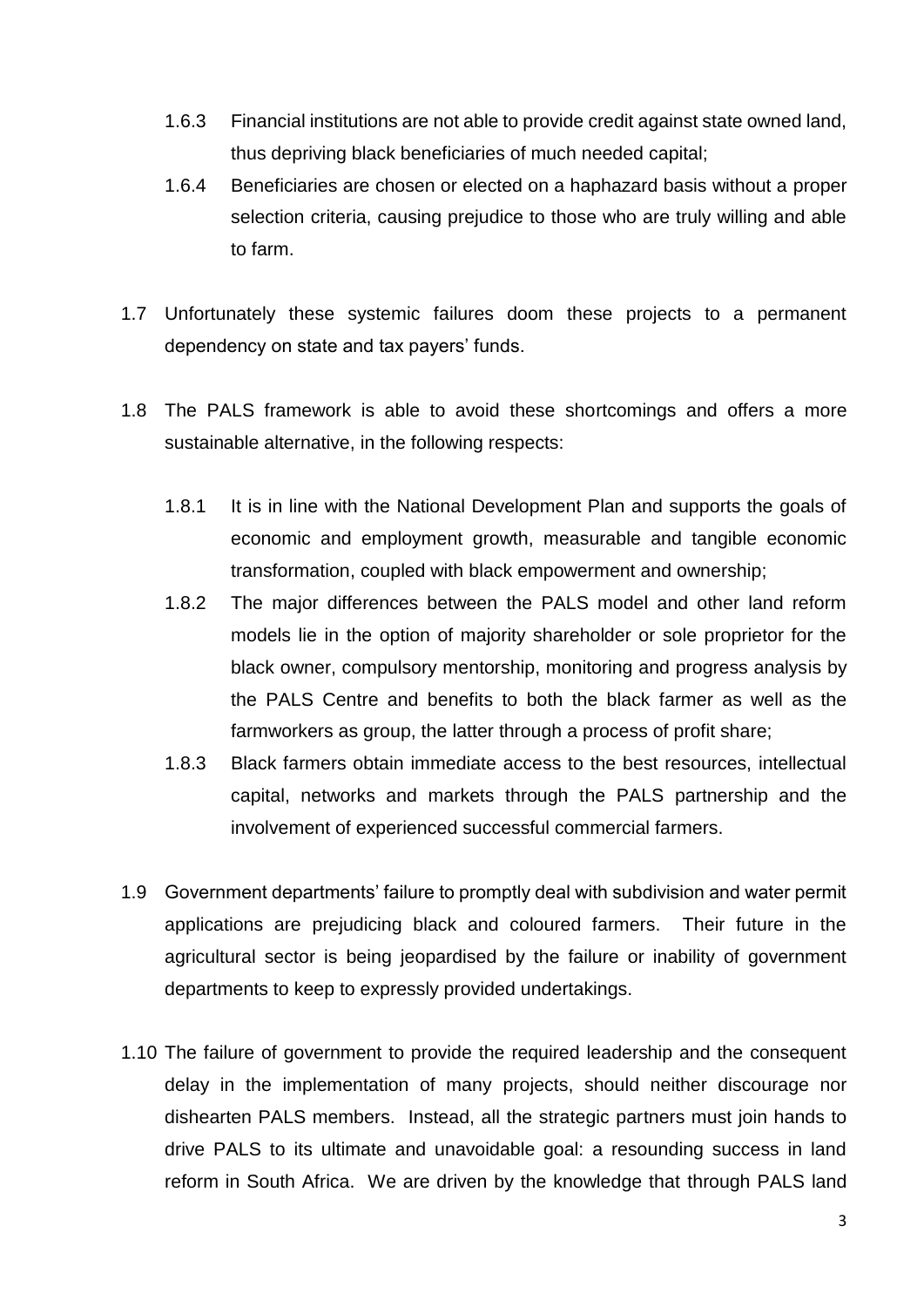reform and transformation is being implemented in a manner that is economically sustainable and that will ensure a future, based on sound foundations, in a manner which will inevitably convince Government and Cabinet about its undoubted merits.

1.11 Although the delay in the implementation of many of the projects could be laid at the door of government, it is unfortunately the nature of things and politics that it is not the politicians or government officials who will take responsibility for the failure to implement land reform. It is therefore up to the PALS members themselves to drive the process for the benefit of the all the stakeholders such as the employees, and the beneficiaries of the projects. Successful land reform, applied on a sustainable basis, is a non-negotiable for food security and the survival of agricultural businesses and the employment opportunities involved therewith. It is accordingly of critical importance that PALS members persevere with the drive of the initiatives and the implementation of projects, notwithstanding the many challenges and obstacles that may exist.

# **2 Projects**

A summary of the implemented projects with regard to land, businesses, housing, training and facilities is attached hereto as an annexure.

It is quite remarkable that PALS members are involved in projects of which 27 000 hectares of high value farmland have been empowered and with a further 7 000 hectares farmland for which projects are ready to be launched and empowerment can take place. These, viewed with the value chain and housing projects, confirms the PALS initiative as the best practice model for radical economic transformation that makes sustainable economic and political sense.

## **3 Challenges**

Although PALS is a private initiative, in the greater scheme of things, the co-operation of various government departments is an essential requirement to help develop the numerous land reform projects to their full potential. The main challenges are the following: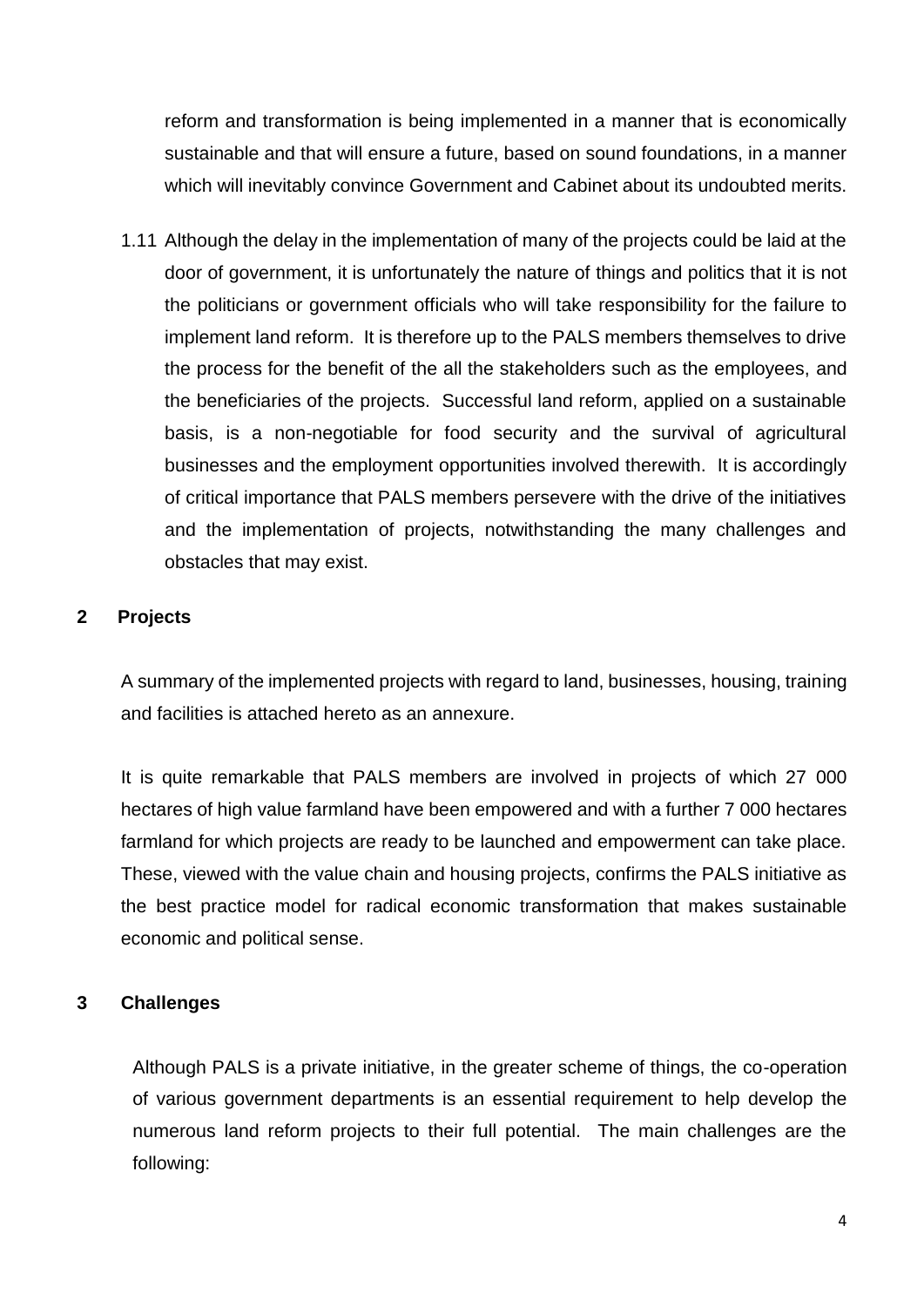- 3.1 Sub-division to create new agricultural units;
- 3.2 Issuing of permits for the expansion of storage capacity surplus winter water;
- 3.3 Donation and Capital Gains Tax discount for projects;
- 3.4 Approval for the expansion of the electricity network and the deposit of green power into the existing network;
- 3.5 Recognition of PALS projects with regard to BEE scorecards and BEE scoring

The bank and business sectors will do well to contribute to better finance models. This can be achieved if these sectors understand the benefits and ultimate aims of the PALS initiative and offer their buy in and own unique solutions.

## **4 Development in the last 4 months: CEO's report**

- 4.1 Three PALS producers received water permits following the assistance of the PALS centre.
- 4.2 The black farmers of Daytona Farming (Pty) Ltd received confirmation that they could take up shareholding in Yabantu Abattoir in Ceres.
- 4.3 National Treasury requested and considered submissions by Joubert Van Vuuren Inc and the CEO with regards to Capital Gains and Donations Tax when a delegation visited Treasury on 29 March 2017. Follow-up communications and submissions were delivered in April with a view to statutory amendments which may be promulgated during 2017.
- 4.4 AECI confirms a further training sponsorship to PALS. The 390 beneficiaries who previously received training, as well as the next group of beneficiaries, can now receive more targeted training.
- 4.5 The Department of Agriculture confirmed that PALS, as strategic partner, should facilitate co-operation between the Wolseley Community Trust and agriculture producers. Approximately 1200 hectares of land at Kluitjieskraal, Wolseley could possibly be transferred to the community during the course of 2018 or 2019.
- 4.6 Landbank, as PALS member, supports PALS with finance and credit training, the production of a promotional DVD and strategic planning.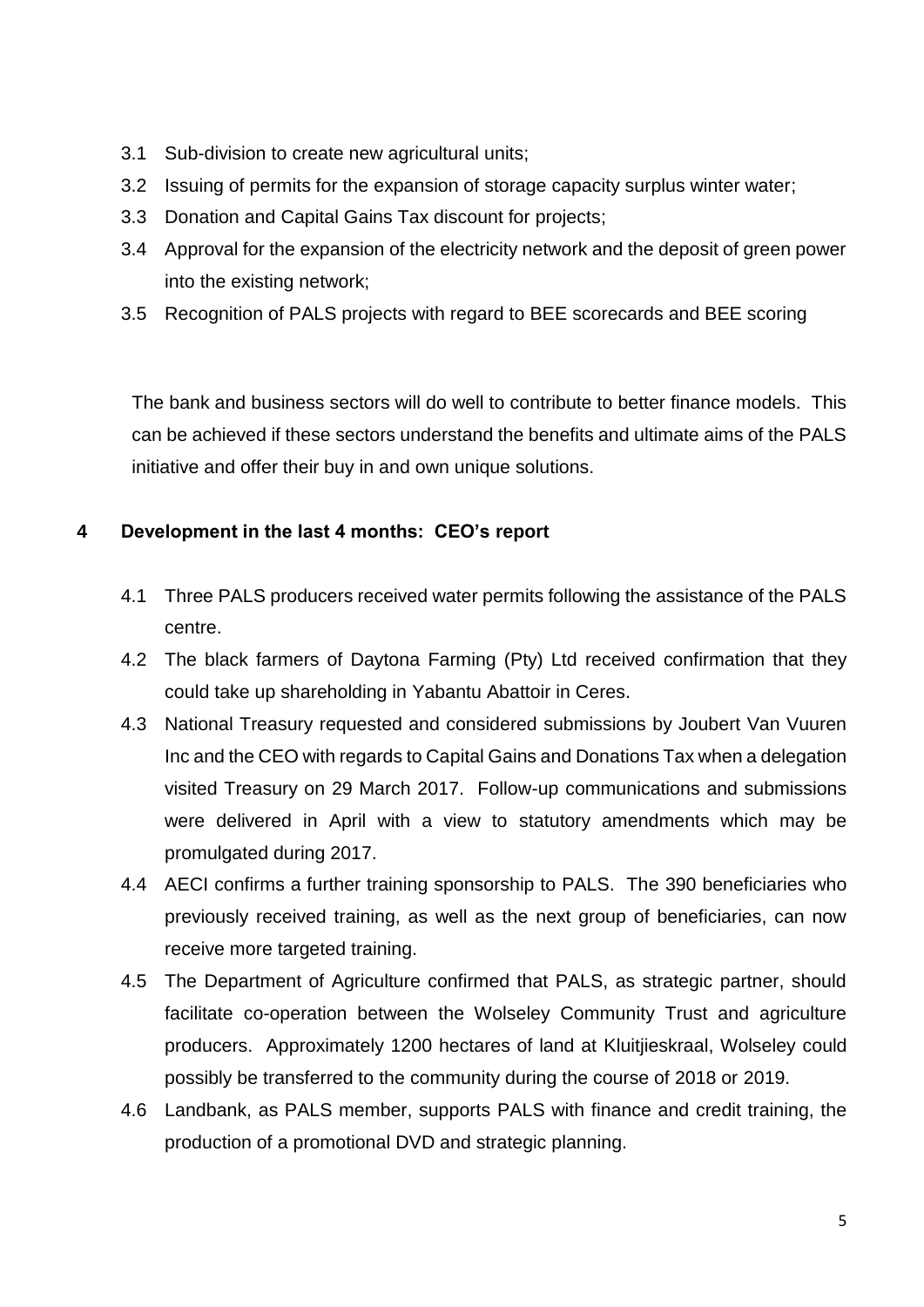- 4.7 Hortgro and PALS work jointly on a Jobsfund 2017 application with the exchange of relevant information where necessary.
- 4.8 PALS black farmers and beneficiaries decide at a strategic meeting that they will take steps themselves to accelerate approvals.
- 4.9 The Municipality and PALS co-operate in a number of value chain and housing projects. Special projects are also envisaged for women and the youth.
- 4.10 PALS are continually in contact with the Provincial Department of Agriculture, national government departments and other stakeholders to discuss the various challenges and to take definitive steps to enhance the implementation of projects.

## **5 The Future**

PALS's philosophy is to do the right thing every day and on every occasion in order for us to be able to account to our children and grandchildren about the legacy we are leaving behind. Part of this strategy is to position PALS in such a way that it could convert today's challenges into opportunities for everyone so that they are able to write their own success stories for tomorrow. It is and remains the only solution for South Africa and is a success recipe on all levels and for all stake holders.

For more information visit our website: [www.wpals.co.za](http://www.wpals.co.za/)

Kind PALS regards



**WITZENBERG PALS (PARTNERS IN AGRI LAND SOLUTIONS)** Telefoon / *Telephone*: 023 316 1191 E-pos / *E-mail*: [lennox@wpals.co.za](mailto:lennox@wpals.co.za) / [gerrit@jvanvuuren.co.za](mailto:gerrit@jvanvuuren.co.za) Posbus / P O Box: 79 CERES, 6835 Voortrekkerstraat / *Voortrekker Street* 84 CERES 6835 [www.wpals.co.za](http://www.wpals.co.za/)